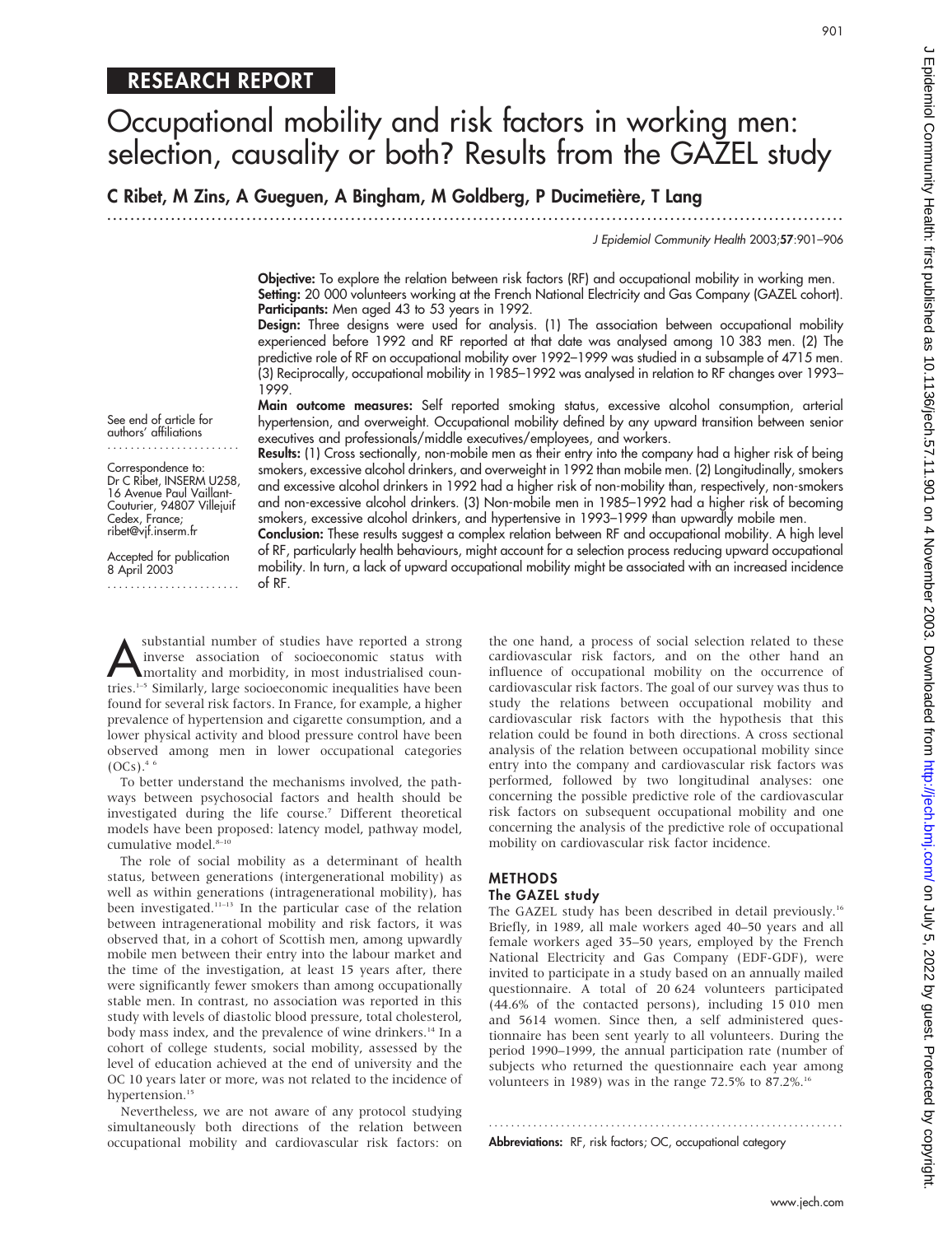The questionnaire concerns socioeconomic characteristics, occupational conditions such as physical exertion at work, working hours, job satisfaction, psychosocial work environment, smoking status, alcohol consumption, body weight and height, stated cardiovascular risk factors and a list of perceived, diagnosed or treated disorders during the previous 12 months (for example, respiratory, digestive, cardiovascular, and osteoarticular disorders).

OCs were coded according to the INSEE (French National Institute of Statistics and Economic Studies) classification<sup>17</sup> and were available from the EDF-GDF administrative department since the entry into the company. In our study, three levels were used for men: (1) senior executive and professional, (2) middle executive, (3) employee and worker. Employees and workers were grouped together as no hierarchy could be established between them.<sup>17</sup> Occupational mobility was defined as the mobility between these three OCs. Within the framework of the study, only upward occupational mobility could be analysed as it is the only one experienced in the company. Thus, upwardly mobile subjects (at least one OC) and stable subjects (OC unchanged) were compared.

Smoking was defined as a consumption of at least one cigarette a day. Excessive alcohol consumption (g/day) was defined as a daily consumption of at least 48 grams (four glasses or more) during the preceding week. Arterial hypertension was based on the answer to the questions ''do you or did you suffer from this disorder during the previous 12 months?'' Overweight was defined by a body mass index  $(BMI) \ge 25$  kg/m<sup>2</sup>.

Data were available since 1989 for smoking status and arterial hypertension, since 1992 for alcohol consumption, and since 1990 for weight.

#### Design and data analysis

Three different approaches were used: a cross sectional and two longitudinal analyses.

#### Cross sectional association of current risk factors with previous upward occupational mobility

Men in working activity, aged 43 to 53 years in 1992 and for whom mobility since their entry into the company could be assessed were selected among the GAZEL cohort. Subjects who were senior executives and professionals at their entry were excluded from the analysis as they were not exposed to upward mobility. As a result, 10 383 men were included in the analysis. Upward occupational mobility (between entry into the company and 1992) was thus studied in the relation to risk factors in 1992. Risk factors were used as dependent variables and occupational mobility as independent variable.

## Longitudinal relation between risk factors and subsequent upward occupational mobility

Men in working activity, aged 43 to 53 years in 1992 and for whom occupational mobility could be assessed during the period 1992 to 1999 were selected. Senior executives and professionals in 1992 could not experience upward mobility and were thus excluded. As a result, 4715 men were included in the analysis of the predictive role of risk factors in 1992 on subsequent upward occupational mobility (assessed during the time period 1992 to 1999). Mobility was used as the dependent variable and each risk factor as an independent variable.

#### Longitudinal analysis of upward occupational mobility and risk factor incidence

The analysis concerned the predictive role of upward occupational mobility (during the period 1985 to 1992) on risk factor incidence (during the period 1993 to 1999). Men in working activity, aged 43 to 53 years in 1992 and for whom mobility could be assessed were selected. Again senior executives and professionals in 1985 were excluded.

To define risk factor incidence, the following criteria were used. If data on risk factors were missing at least one year during the time period 1993 to 1999, subjects were excluded. Non-smokers, non-excessive alcohol drinkers (that is, moderate consumers or abstinents), men with ''normal'' weight  $(<$ 25 kg/m<sup>2</sup>) and normotensive subjects between 1985 and 1992 were selected. Incidence of a risk factor was defined by the report of smoking, excessive alcohol consumption or overweight on five occasions between 1993 and 1999, or arterial hypertension at least once between 1993 and 1999. As a result, 4268, 4452, 2309, 5663, men were included respectively in the analysis of smoking, excessive alcohol consumption, overweight, and arterial hypertension. Risk factors were used as dependent variables and mobility as independent variable.

#### Statistical methods

Associations between qualitative variables were tested using the  $\chi^2$  statistic. In both the cross sectional and the second

|                                                                | <b>Number</b> | %    |
|----------------------------------------------------------------|---------------|------|
| Occupational category at entry into the company                |               |      |
| Middle executive                                               | 1101          | 10.6 |
| Employee/worker                                                | 9282          | 89.4 |
| Occupational category in 1992                                  |               |      |
| Senior executive and professional                              | 2991          | 28.8 |
| Middle executive                                               | 5987          | 57.7 |
| Employee/worker                                                | 1405          | 13.5 |
| Occupational mobility between entry and 1992                   |               |      |
| Upwardly mobile                                                |               |      |
| Middle executive to senior executive and professional          | 609           | 5.9  |
| Employee/worker to senior executive and professional           | 2382          | 22.9 |
| Employee/worker to middle executive                            | 5495          | 52.9 |
| Non-mobile                                                     |               |      |
| Middle executive                                               | 492           | 4.8  |
| Employee/worker                                                | 1405          | 13.5 |
| Smokers in 1992 (yes)                                          | 2511          | 24.5 |
| Excessive alcohol consumption in 1992 ( $\geq 48$ g/day) (yes) | 650           | 6.9  |
| Arterial hypertension in 1992 (yes)                            | 1144          | 11.0 |
| Overweight in 1992 (BMI $\geq$ 25 kg/m <sup>2</sup> ) (yes)    | 5405          | 55.1 |

|  | <b>Table 1</b> Occupational characteristics and risk factors in 10 383 men included in the |  |  |  |
|--|--------------------------------------------------------------------------------------------|--|--|--|
|  | cross sectional analysis (GAZEL study)                                                     |  |  |  |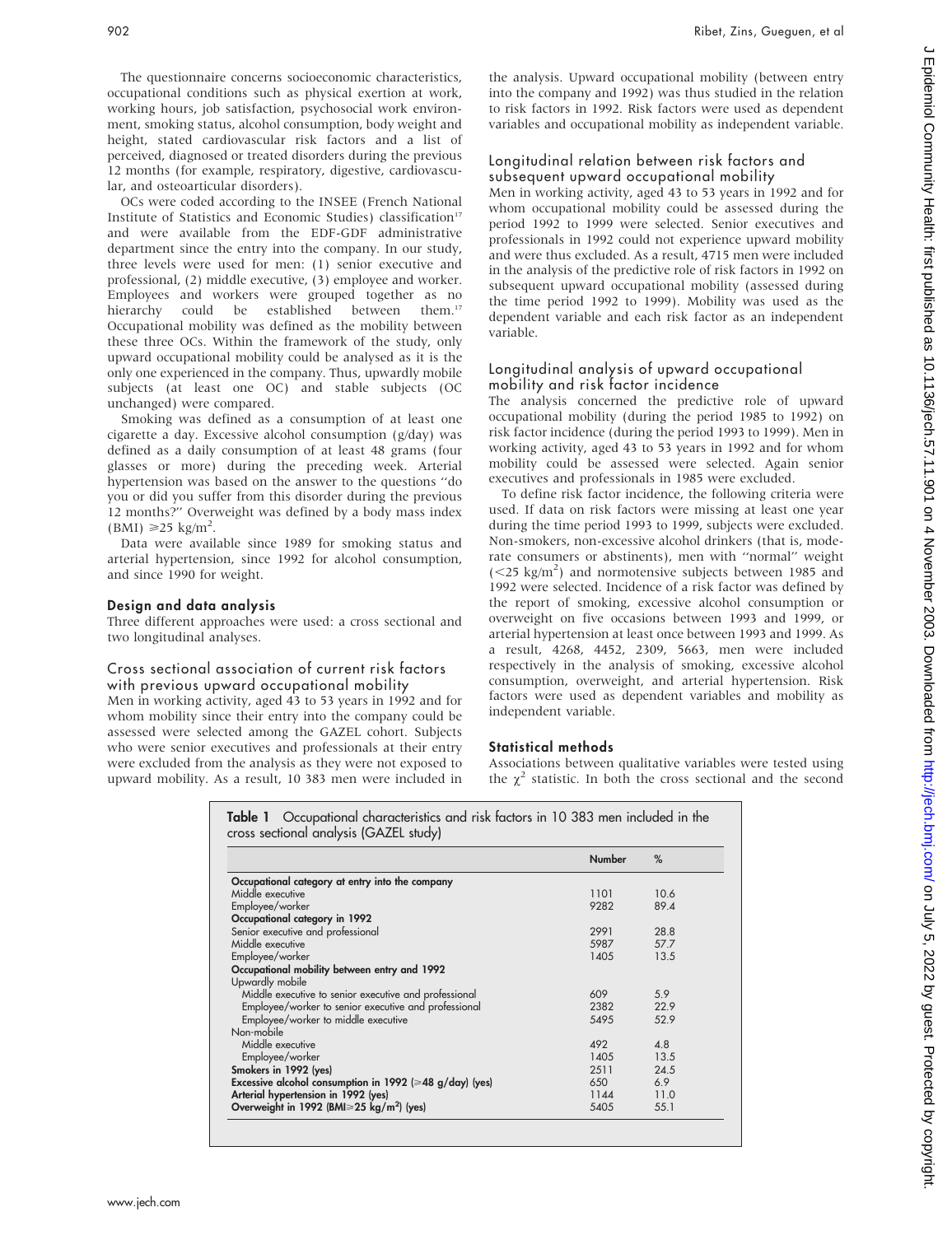Table 2 Risk factor prevalence in 1992 in 10 383 men of the GAZEL study according to their upward occupational mobility between entry into the company and 1992

|                                                  |                         |                       | Upward occupational mobility between entry and 1992 |        |  |
|--------------------------------------------------|-------------------------|-----------------------|-----------------------------------------------------|--------|--|
| Risk factors in 1992                             | Yes (reference)<br>No   |                       | p Value                                             |        |  |
| Smoking                                          | Prevalence (95% CI)     | 24.1 (23.1 to 25.0)   | 26.3 (24.3 to 28.3)                                 | < 0.05 |  |
|                                                  | OR (95% CI)*            | 1.0                   | $1.2$ (1.0 to 1.3)                                  | < 0.05 |  |
| Excessive alcohol consumption ( $\geq 48$ g/day) | Prevalence (95% CI)     | $6.6$ (6.1 to 7.2)    | $8.3$ (7.0 to 9.6)                                  | < 0.02 |  |
|                                                  | OR (95% CI)*            | 1.0                   | $1.3(1.1)$ to $1.6$ )                               | < 0.05 |  |
| Arterial hypertension                            | Prevalence 95% (95% CI) | $10.8$ (10.2 to 11.5) | 11.8 (10.4 to 13.3)                                 | < 0.23 |  |
|                                                  | OR (95% CI)*            | 1.0                   | $1.2$ (1.0 to 1.4)                                  | < 0.06 |  |
| Overweight (BMI $\geq$ 25 kg/m <sup>2</sup> )    | Prevalence (95% CI)     | 54.7 (53.6 to 55.8)   | 57.1 (54.8 to 59.4)                                 | < 0.08 |  |
|                                                  | OR (95% CI)*            | 1.0                   | $1.2$ (1.0 to 1.3)                                  | < 0.05 |  |

longitudinal analyses, a multivariate model (logistic regression) was used to assess the independent effect of mobility on each risk factor prevalence or incidence, respectively, independently of age in 1992 and OC (at entry into the cross sectional part and in 1985 in the longitudinal part). In the first longitudinal analysis, a multivariate model (logistic regression) was used to assess the independent effect of each risk factor on mobility independently of age and OC both in 1992.

Calculations were carried out using the SAS and BMDP statistical softwares.<sup>18 19</sup>

### RESULTS

#### Cross sectional association of current risk factors with previous upward occupational mobility

Men were mainly employees or workers at entry into the company and mainly middle executives in 1992. Between these two dates, whatever the OC at entry, upward occupational mobility was 82% (85% among middle executives and 55% among employees/workers). In 1992, 25% of men were smokers, 7% were excessive alcohol drinkers, 11% reported arterial hypertension and 55% overweight (table 1).

In the univariate analysis, smoking and excessive alcohol consumption were less frequent among upwardly mobile men than among non-mobile men: 24.1% compared with 26.3% and 6.6% compared with 8.3%, respectively. A similar trend was observed for overweight ( $p<0.08$ ) (table 2).

In the multivariate analysis, after adjusting for age in 1992 and OC at entry into the company, non-mobile men had a significantly higher risk of smoking  $(OR = 1.2, p < 0.05)$ , excessive alcohol consumption  $(OR = 1.3, p < 0.05)$ , and overweight ( $OR = 1.3$ ,  $p < 0.05$ ). A similar trend was observed for arterial hypertension (OR = 1.2, p<0.06) (table 2).

#### Longitudinal relation between risk factors and subsequent upward occupational mobility

Between 1992 and 1999, upward occupational mobility was found to be 11% (10% among middle executives and 17% among employees/workers). In 1992, 23% of men were smokers, 7% were excessive alcohol drinkers, 12% stated to have arterial hypertension and 56% were overweight (table 3).

In the univariate analysis, excessive alcohol drinkers in 1992 experienced significantly more subsequent nonmobility than non-drinkers, 93.3% and 89.0% respectively. A similar trend was observed for smoking status  $(p<0.10)$ (table 4).

In the multivariate analysis, after adjusting for both age and OC in 1992, smokers and excessive alcohol drinkers in 1992 had a significantly higher risk of non-mobility between 1992 and 1999 than, respectively, non-smokers and nonexcessive alcohol drinkers (OR = 1.3, p<0.05 and OR = 1.8,  $p<0.05$ ) (table 4).

#### Longitudinal analysis of upward occupational mobility and risk factor incidence

Between 1985 and 1992, upward occupational mobility was 22% (19% among middle executives and 34% among employees/workers). The incidence of smoking, excessive alcohol drinking, overweight, and arterial hypertension

|                                                                | <b>Number</b> | %    |
|----------------------------------------------------------------|---------------|------|
| Occupational category in 1992                                  |               |      |
| Middle executive                                               | 4000          | 84.8 |
| Employee/worker                                                | 715           | 15.2 |
| Occupational category in 1999                                  |               |      |
| Senior executive and professional                              | 380           | 8.1  |
| Middle executive                                               | 3740          | 79.3 |
| Employee/worker                                                | 595           | 12.6 |
| Occupational mobility between 1992 and 1999                    |               |      |
| Upwardly mobile                                                |               |      |
| Middle executive to senior executive and professional          | 376           | 8.0  |
| Employee/worker to senior executive and professional           | $\Delta$      | 0.1  |
| Employee/worker to middle executive                            | 116           | 2.5  |
| Non-mobile                                                     |               |      |
| Middle executive                                               | 3624          | 768  |
| Employee/worker                                                | 595           | 12.6 |
| Smokers in 1992 (yes)                                          | 1079          | 23.2 |
| Excessive alcohol consumption in 1992 ( $\geq 48$ g/day) (yes) | 289           | 6.7  |
| Arterial hypertension in 1992 (yes)                            | 546           | 11.6 |
| Overweight in 1992 (BMI $\geq$ 25 kg/m <sup>2</sup> ) (yes)    | 2553          | 56.2 |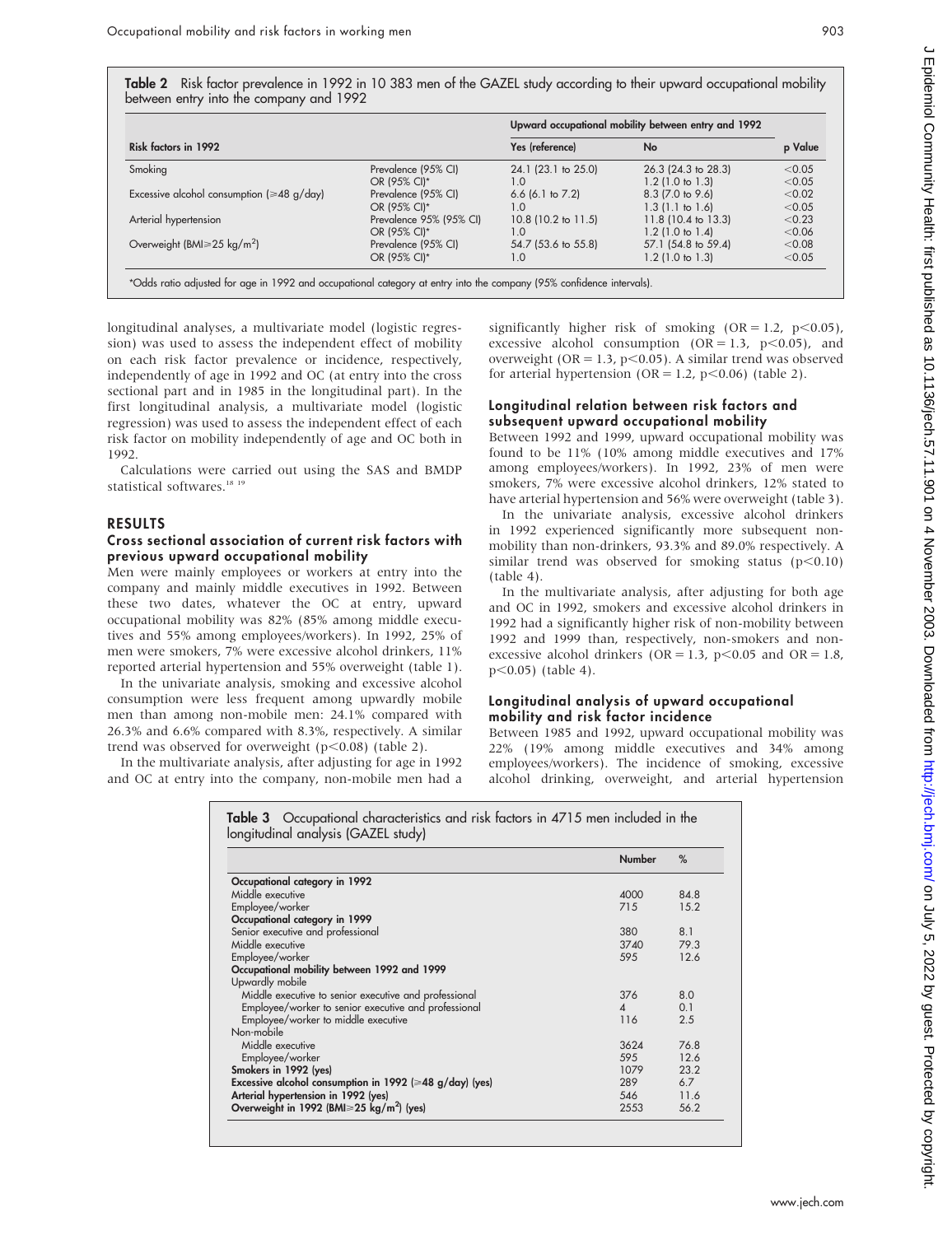|         | Table 4 Risk of non-mobility during the period 1992 to 1999 in 4 715 men of the GAZEL study according to risk factors |  |
|---------|-----------------------------------------------------------------------------------------------------------------------|--|
| in 1992 |                                                                                                                       |  |

|                           |                     | <b>Risk factors</b>                |                     |         |
|---------------------------|---------------------|------------------------------------|---------------------|---------|
|                           |                     | Yes                                | No (reference)      | p Value |
|                           |                     | Smoking in 1992                    |                     |         |
| Non-mobility on 1992-1999 | Prevalence (95% CI) | 90.8 (89.1 to 92.5)                | 89.0 (88.0 to 90.0) | < 0.10  |
|                           | OR (95%)*           | $1.3(1.0 \text{ to } 1.6)$         | 1.0                 | < 0.05  |
|                           |                     | <b>Excessive alcohol in 1992</b>   |                     |         |
|                           |                     | consumption ( $\geq 48$ g/day)     |                     |         |
| Non-mobility on 1992-1999 | Prevalence (95% CI) | 93.3 (90.3 to 96.2)                | 89.0 (88.0 to 90.0) | < 0.03  |
|                           | OR (95% CI)*        | $1.8(1.1)$ to $1.9($               | 1.0                 | < 0.05  |
|                           |                     | Arterial hypertension in 1992      |                     |         |
| Non-mobility on 1992-1999 | Prevalence (95% CI) | 91.2 (88.8 to 93.6)                | 89.3 (88.3 to 90.2) | < 0.17  |
|                           | OR (95% CI)*        | $1.2$ (0.9 to 1.7)                 | 1.0                 | < 0.25  |
|                           |                     | Overweight in 1992                 |                     |         |
|                           |                     | (BMI $\geq$ 25 kg/m <sup>2</sup> ) |                     |         |
| Non-mobility on 1992-1999 | Prevalence (95% CI) | 89.7 (88.6 to 90.9)                | 89.2 (87.8 to 90.5) | < 0.53  |
|                           | OR (95% CI)*        | $1.1$ (0.9 to 1.3)                 | 1.0                 | < 0.44  |

during the period 1993 to 1999 were respectively 4%, 6%, 31%, and 14% (table 5).

In the univariate analysis, the incidence of excessive alcohol consumption was significantly lower among upwardly mobile men than among non-mobile men: 4.8% and 6.7%, respectively. A similar trend was observed for smoking status and hypertension ( $p$ <0.08 for both) (table 6).

In the multivariate analysis, after adjusting for age in 1992 and OC in 1985, the incidence of smoking and excessive alcohol drinking was higher in non-mobile men than in mobile men (OR = 1.5, p $<0.08$  and OR = 1.4, p $<0.05$ ). A similar trend was observed for hypertension  $(OR = 1.2,$  $p<0.09$ ) (table 6).

According to the lag-time used, the strength of the relation differed according to the risk factor. When occupational mobility was assessed on the period between 1989 and 1992, incidence of smoking was observed to be higher in stable men  $(OR = 2.1, p < 0.05)$ . This was not the case for the incidence of arterial hypertension and excessive alcohol consumption (OR = 1.1,  $p<0.65$  and OR = 1.2,  $p<0.54$ , respectively). When a longer lag-time was used (mobility assessed on the period 1985–1992), the incidence of smoking was not higher ( $OR = 1.4$ ,  $p < 0.1$ ), in contrast with arterial hypertension and excessive alcohol consumption for which incidence was higher (OR = 1.2,  $p<0.07$  and OR = 1.5, p<0.05, respectively). Thus, the lag-time was short for smoking and longer for arterial hypertension and excessive alcohol drinking.

#### **DISCUSSION**

The purpose of this study was to analyse the relations between occupational mobility and risk factors in a cohort of working men. Occupational mobility since entry into the company was found to be associated with the risk factors in a cross sectional analysis. Two directions for causality were then tested: on the one hand, the predictive role of the risk factors on subsequent occupational mobility over a period of seven years and on the other hand, the predictive role of occupational mobility on risk factor incidence over a period of seven years. In this sample of active volunteers from the GAZEL study, non-mobile men during their life course had a significantly higher risk of being smokers, excessive alcohol drinkers, and overweight than mobile men. In the longitudinal analysis, smokers and excessive alcohol drinkers had a significantly higher risk of non-mobility than, respectively, non-smokers, and non-excessive alcohol drinkers. Conversely, non-mobile men had a significantly higher risk of becoming smokers, excessive alcohol drinkers, and hypertensive than mobile men in the following years. These results suggest that an excessive risk factor prevalence among non-mobile men might result both from a selection process, some health behaviour leading to a high level of cardiovascular risk factors limiting occupational mobility, and from an effect of mobility in itself, non-mobility leading to an increased risk factor occurrence. Obviously, a common risk factor might lead to both non-mobility and excessive risk factor prevalence.

Some of the study limitations should be discussed. The analysis was performed in a selected population. Indeed, it was found that a greater participation in the GAZEL study was mainly associated with the fact of being a man, of being married, of having three children or more, of being a senior executive, and of having housing provided by the company.<sup>20</sup> This participation level did not depend on the level of education. In the particular case of risk factors under study, it has been shown, in several studies and in the GAZEL study, that a weaker participation was related to excessive alcohol consumption and to smoking status.<sup>20-25</sup> In this study, risk factors were assessed by self reporting. As EDF-GDF workers undergo a yearly compulsory medical examination with an occupational physician that includes a physical examination, urine collection, and blood pressure measurement, the GAZEL volunteers are presumably aware of their health problems. Understatement of alcohol consumption is however probable in each socioeconomic group. An underreporting of health problems (such as diabetes or arterial hypertension) in subjects with a low socioeconomic status has been described.<sup>26</sup> An underestimation of weight and an overestimation of height leading to an underestimation of overweight have been reported in subjects with a high socioeconomic status.<sup>27</sup> Nevertheless, even if differences in declarations existed between these groups, they would be unlikely to explain the observed relations, as the association with occupational mobility was consistent whatever the studied risk factor. In contrast, OCs were obtained from an external administrative source and thus were unbiased.

The longitudinal analyses were based on short periods during which the probability of mobility was low. Thus, it can be suggested that observed relations were underestimated. Within this company and for this particular generation of men, upward mobility had been very important, more particularly before 1989, because of a socio-professional context very favourable to career evolution. Downward mobility could not be analysed. As a result, generalisation to less specific populations should be made with great care.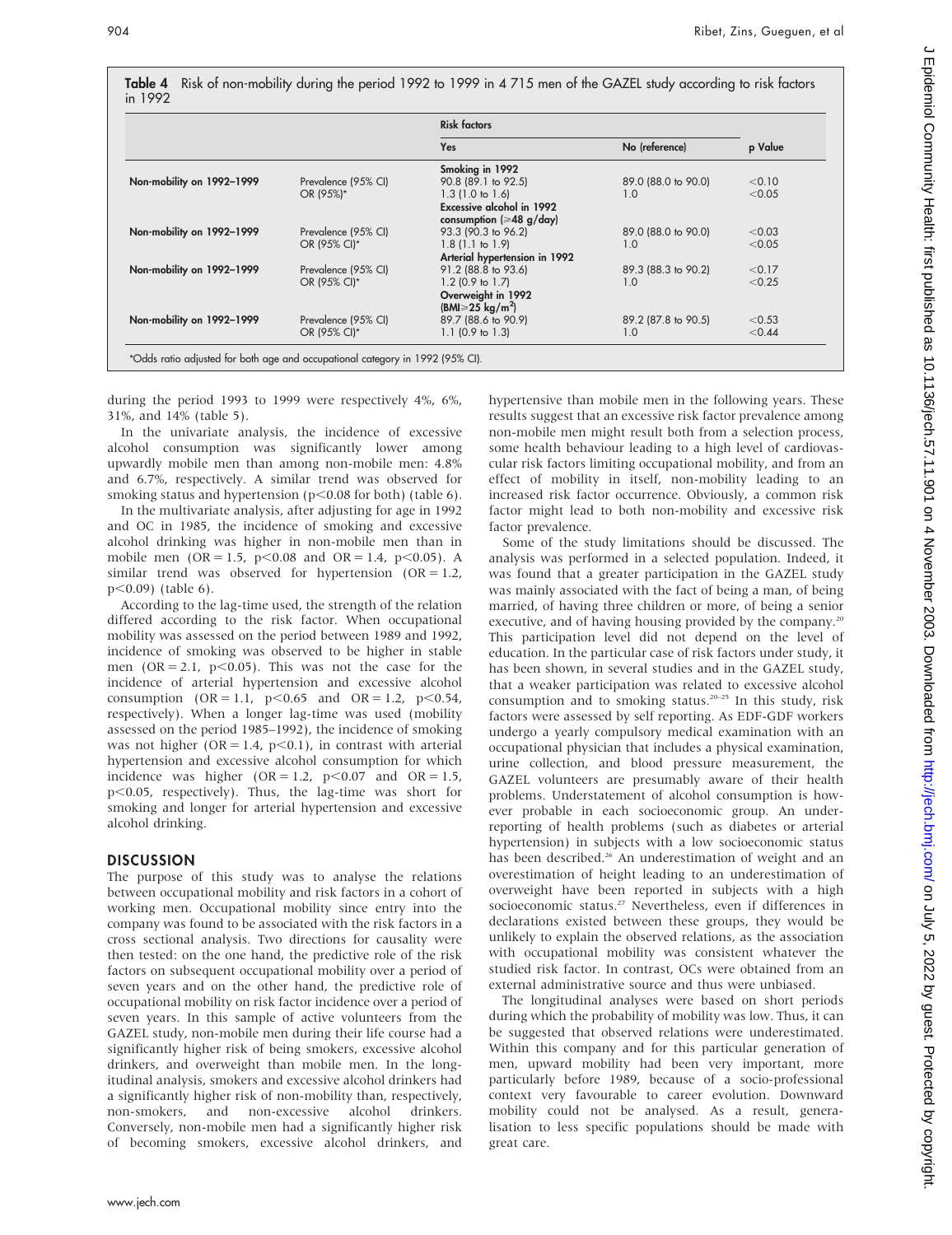|  | Table 5 Occupational characteristics prevalence and risk factor incidence in men |  |  |  |
|--|----------------------------------------------------------------------------------|--|--|--|
|  | included in the longitudinal analysis (GAZEL study)                              |  |  |  |

| <u>.</u>                                                    |                                               |                                                                              |                                          |                                                              |
|-------------------------------------------------------------|-----------------------------------------------|------------------------------------------------------------------------------|------------------------------------------|--------------------------------------------------------------|
|                                                             | <b>Tobacco</b><br>consumption<br>$(n = 4268)$ | <b>Excessive alcohol</b><br>consumption<br>$(ge48 \text{ g/day})$ (n = 4452) | Arterial<br>hypertension<br>$(n = 5663)$ | Overweight<br>$(BMI \geq 25 \text{ kg/m}^2)$<br>$(n = 2309)$ |
| Occupational category in 1985                               |                                               |                                                                              |                                          |                                                              |
| Middle executive                                            | 79.3                                          | 81.1                                                                         | 78.5                                     | 81.0                                                         |
| Employee/worker                                             | 20.7                                          | 18.9                                                                         | 21.5                                     | 19.0                                                         |
| Occupational category in 1992                               |                                               |                                                                              |                                          |                                                              |
| Senior executive and<br>professional                        | 14.5                                          | 15.3                                                                         | 14.9                                     | 15.6                                                         |
| Middle executive                                            | 71.6                                          | 72.2                                                                         | 70.7                                     | 71.6                                                         |
| Employee/worker                                             | 13.9                                          | 12.5                                                                         | 14.4                                     | 12.8                                                         |
| Occupational mobility between 1985 and 1992                 |                                               |                                                                              |                                          |                                                              |
| Upwardly mobile                                             |                                               |                                                                              |                                          |                                                              |
| Middle executive to<br>senior executive and<br>professional | 14.5                                          | 15.3                                                                         | 14.8                                     | 15.5                                                         |
| Employee/worker to<br>senior executive and<br>professional  | 0.1                                           | 0.1                                                                          | 0.1                                      | 0.1                                                          |
| Employee/worker to<br>middle executive                      | 6.7                                           | 6.4                                                                          | 7.0                                      | 6.1                                                          |
| Non-mobile                                                  |                                               |                                                                              |                                          |                                                              |
| Middle executive                                            | 64.8                                          | 65.7                                                                         | 63.7                                     | 65.5                                                         |
| Employee/worker                                             | 13.9                                          | 12.5                                                                         | 15.4                                     | 12.8                                                         |
| Incidence of the risk factor<br>between 1993 and 1999       | 3.5                                           | 6.3                                                                          | 13.8                                     | 31.0                                                         |
| Data shown as percentages.                                  |                                               |                                                                              |                                          |                                                              |

Unlike the results on alcohol consumption, our results on smoking status were concordant with those observed by Hart et al (a higher risk of being smokers was observed in non-mobile men than in mobile men).14 Nevertheless, in their models, these authors did not take into account the effect of the category of origin, as recommended by several authors.28–31

Our results suggest two hypotheses. On the one hand, a phenomenon of selection may occur. Some personal habits, such as excessive alcohol consumption or to a lesser extent, tobacco consumption, might slow down the career evolution. For excessive alcohol consumption, occupational stability may be interpreted as the direct consequence of this perceptible high consumption at work on promotion and professional relationships. It seems less probable that tobacco consumption may have a direct effect on the professional evolution. In any case, the effect on mobility would be attributable to the individual behaviour and its social consequences rather than to the high level of risk factors in itself. Nevertheless, a common background factor, for example, personality characteristics, influencing both mobility and tobacco or alcohol consumptions may exist. On the other hand, upward occupational mobility may be protective. Subjects who experienced it might have a lesser risk of risk

factors than stable subjects, namely to start excessive alcohol or tobacco consumption and to become hypertensive. These results suggest an effect of stability on behavioural risk factor occurrence, which could be interpreted in different ways. Firstly, stable people could develop an emotional distress resulting from a disturbance of interpersonal relations and modification of social relations at work, leading to a fall of self esteem. Mobility being a form of ''reward'', the person might perceive his occupational stability as a marker of the lack of recognition from his hierarchy and therefore develop a feeling of imbalance between ''provided occupational efforts and obtained rewards".<sup>32</sup> Lastly, the tendency of stable people to adopt behaviours or to develop hypertension could be the result of a longer exposure to various occupational risk factors, physical as well as psychosocial compared with upwardly mobile people.<sup>13</sup> <sup>29</sup> <sup>33</sup>

An accumulation of risk factors during the life course, leading to an increased mortality among lower social classes has been underlined.<sup>10</sup> There are two principal conclusions from our study. Our results suggest a complex relation between risk factors and occupational mobility. Some health behaviours leading to a high level of risk factors might account for a selection process reducing upward occupational mobility. In turn, a lack of upward occupational mobility

Table 6 Six years risk factor incidence in men of the GAZEL study according to their upward occupational mobility during the period 1985 to 1992

|                                                  |                    | Upward occupational mobility on 1985-1992 |                             |         |
|--------------------------------------------------|--------------------|-------------------------------------------|-----------------------------|---------|
| Risk factors (incidence between 1993 and 1999)   |                    | Yes (reference)                           | No                          | p Value |
| Smoking                                          | Incidence (95% CI) | $2.5$ (1.5 to 3.6)                        | $3.7$ (3.1 to 4.4)          | < 0.08  |
|                                                  | OR (95% CI)*       | $\overline{0}$ .                          | $1.5(1.0 \text{ to } 2.4)$  | < 0.08  |
| Excessive alcohol consumption ( $\geq 48$ g/day) | Incidence (95% CI) | 4.8 $(3.4 \text{ to } 6.1)$               | 6.7 $(5.9 \text{ to } 7.5)$ | < 0.03  |
|                                                  | OR (95% CI)*       | $\overline{0}$ .                          | $1.4$ (1.0 to 1.9)          | < 0.05  |
| Arterial hypertension                            | Incidence (95% CI) | 12.3 $(10.4 \text{ to } 14.1)$            | 14.2 (13.2 to 15.3)         | < 0.08  |
|                                                  | OR (95% CI)*       | $\overline{0}$ .                          | $1.2$ (1.0 to 1.4)          | < 0.09  |
| Overweight (BMI $\geq$ 25 kg/m <sup>2</sup> )    | Incidence (95% CI) | 30.6 (26.6 to 34.6)                       | $31.1$ (29.0 to 33.3)       | < 0.83  |
|                                                  | OR (95% CI)*       | $\overline{0}$ .                          | $1.0$ (0.8 to $1.0$ )       | < 0.84  |

\*Odds ratio adjusted for age in 1992 and occupational category in 1985 (95% confidence intervals).